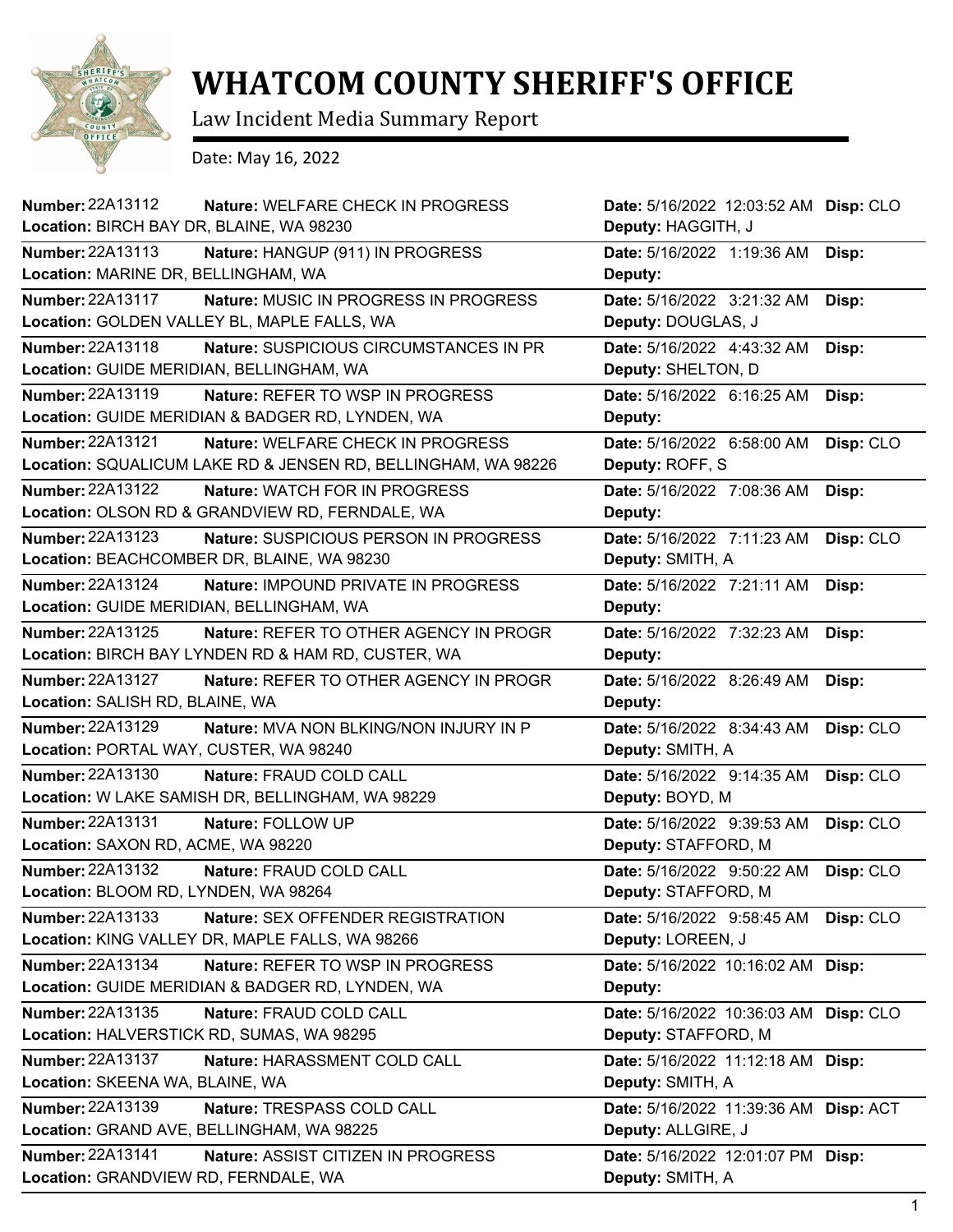| Number: 22A13142                                             | Nature: SUSPICIOUS VEHICLE IN PROGRESS                                                       | Date: 5/16/2022 12:28:34 PM Disp: CLO           |           |
|--------------------------------------------------------------|----------------------------------------------------------------------------------------------|-------------------------------------------------|-----------|
|                                                              | Location: KENDALL RD, MAPLE FALLS, WA 98266                                                  | Deputy: STAFFORD, M                             |           |
| <b>Number: 22A13143</b>                                      | Nature: BURGLARY COLD CALL                                                                   | Date: 5/16/2022 12:35:30 PM Disp: INA           |           |
|                                                              | Location: ALDRICH RD, BELLINGHAM, WA 98226                                                   | Deputy: LOREEN, J                               |           |
| Number: 22A13145                                             | Nature: IMPOUND PRIVATE IN PROGRESS                                                          | Date: 5/16/2022 1:15:08 PM                      | Disp:     |
| Location: PACIFIC HW, BELLINGHAM, WA                         |                                                                                              | Deputy:                                         |           |
| Number: 22A13147                                             | Nature: Not available.                                                                       | Date: 5/16/2022 1:25:51 PM                      | Disp:     |
| Location: BIRCH BAY DR, BLAINE, WA                           |                                                                                              | Deputy: SMITH, A                                |           |
| Number: 22A13148                                             | <b>Nature: ASSIST AGENCY IN PROGRESS</b>                                                     | Date: 5/16/2022 1:24:14 PM                      | Disp:     |
| Location: BEARD RD, LYNDEN, WA                               |                                                                                              | Deputy: STAFFORD, M                             |           |
| Number: 22A13149                                             | Nature: CIVIL PROBLEM COLD CALL                                                              | Date: 5/16/2022 1:26:27 PM                      | Disp:     |
| Location: JACKSON RD, BLAINE, WA                             |                                                                                              | Deputy: SMITH, A                                |           |
| Number: 22A13150                                             | Nature: SUSPICIOUS CIRCUMSTANCES IN PR                                                       | Date: 5/16/2022 1:29:16 PM                      | Disp: CLO |
| Location: FINSRUD RD, EVERSON, WA 98247                      |                                                                                              | Deputy: ROFF, S                                 |           |
| Number: 22A13151                                             | Nature: DOMESTIC PHYSICAL IN PROGRESS                                                        | Date: 5/16/2022 1:35:52 PM                      | Disp:     |
| Location: W BADGER RD, CUSTER, WA                            |                                                                                              | Deputy: SMITH, A                                |           |
| Number: 22A13152                                             | Nature: ALARM AUDIBLE IN PROGRESS                                                            | Date: 5/16/2022 1:35:48 PM                      | Disp:     |
| Location: SHINTAFFER RD, BLAINE, WA                          |                                                                                              | Deputy: SMITH, A                                |           |
| Number: 22A13153                                             | Nature: DOMESTIC PHYSICAL IN PROGRESS                                                        | Date: 5/16/2022 1:40:33 PM                      | Disp: CLO |
| Location: LOFT LN, BLAINE, WA 98230                          |                                                                                              | Deputy: ALLEN, J                                |           |
| <b>Number: 22A13154</b>                                      | Nature: MENTAL IN PROGRESS                                                                   | Date: 5/16/2022 2:19:54 PM                      | Disp: CLO |
|                                                              | Location: GRAND AVE, BELLINGHAM, WA 98225                                                    | Deputy: HEINRICH, C                             |           |
| Number: 22A13155                                             | Nature: HAZARD IN PROGRESS                                                                   | Date: 5/16/2022 2:48:54 PM                      | Disp:     |
|                                                              | Location: VALLEY CT, MAPLE FALLS, WA 98266                                                   | Deputy: LOREEN, J                               |           |
| Number: 22A13156                                             | Nature: SEX CRIME NO RAPE COLD CALL                                                          | Date: 5/16/2022 2:56:19 PM                      | Disp: ACT |
|                                                              | Location: MOSQUITO LAKE RD & NORTH FORK RD, DEMING, WA 98244                                 | Deputy: ALLEN, J                                |           |
| Number: 22A13158                                             | Nature: SHOTS IN PROGRESS                                                                    | Date: 5/16/2022 3:42:08 PM                      | Disp:     |
|                                                              | Location: TILBURY RD & LIMESTONE RD, MAPLE FALLS, WA                                         | Deputy:                                         |           |
| Number: 22A13159                                             | Nature: THEFT COLD CALL                                                                      | Date: 5/16/2022 3:44:00 PM                      | Disp: CLO |
|                                                              | Location: REDWOOD AVE, BELLINGHAM, WA 98225                                                  | Deputy: HEYSTEK, L                              |           |
| Number: 22A13160                                             | Nature: CHECKS COLD CALL                                                                     | Date: 5/16/2022 3:46:20 PM                      | Disp: INA |
|                                                              | Location: E AXTON RD, BELLINGHAM, WA 98226                                                   | Deputy: LOREEN, J                               |           |
| Number: 22A13161                                             | <b>Nature: WATCH FOR IN PROGRESS</b><br>Location: PORTAL WA & LOOMIS TRAIL RD, BLAINE, WA    | Date: 5/16/2022 3:55:12 PM                      | Disp:     |
|                                                              |                                                                                              | Deputy:                                         |           |
| Number: 22A13162<br>Location: TRAPLINE RD, EVERSON, WA 98247 | Nature: REFER TO OTHER AGENCY COLD CAL                                                       | Date: 5/16/2022 4:10:15 PM<br>Deputy: ROFF, S   | Disp: CLO |
| Number: 22A13163                                             |                                                                                              |                                                 |           |
| Location: MILLER WA, DEMING, WA                              | Nature: HARASSMENT COLD CALL                                                                 | Date: 5/16/2022 4:08:38 PM<br>Deputy: LOREEN, J | Disp:     |
| Number: 22A13164                                             |                                                                                              |                                                 |           |
|                                                              | Nature: TRAFFIC PROBLEM IN PROGRESS<br>Location: E LAKE SAMISH DR & NULLE RD, BELLINGHAM, WA | Date: 5/16/2022 4:12:55 PM<br>Deputy:           | Disp:     |
| Number: 22A13165                                             | Nature: VEHICLE PROWL COLD CALL                                                              |                                                 |           |
|                                                              | Location: OLD SAMISH RD, BELLINGHAM, WA 98229                                                | Date: 5/16/2022 4:24:32 PM<br>Deputy: ROFF, S   | Disp: CLO |
| Number: 22A13166                                             | Nature: HANGUP (911) IN PROGRESS                                                             | Date: 5/16/2022 4:32:03 PM                      |           |
| Location: NORTHWEST DR, BELLINGHAM, WA                       |                                                                                              | Deputy:                                         | Disp:     |
| <b>Number: 22A13167</b>                                      | Nature: TRESPASS COLD CALL                                                                   | Date: 5/16/2022 4:31:12 PM                      | Disp: CLO |
|                                                              | Location: BLACKFOOT PL, MAPLE FALLS, WA 98266                                                | Deputy: LOREEN, J                               |           |
|                                                              |                                                                                              |                                                 |           |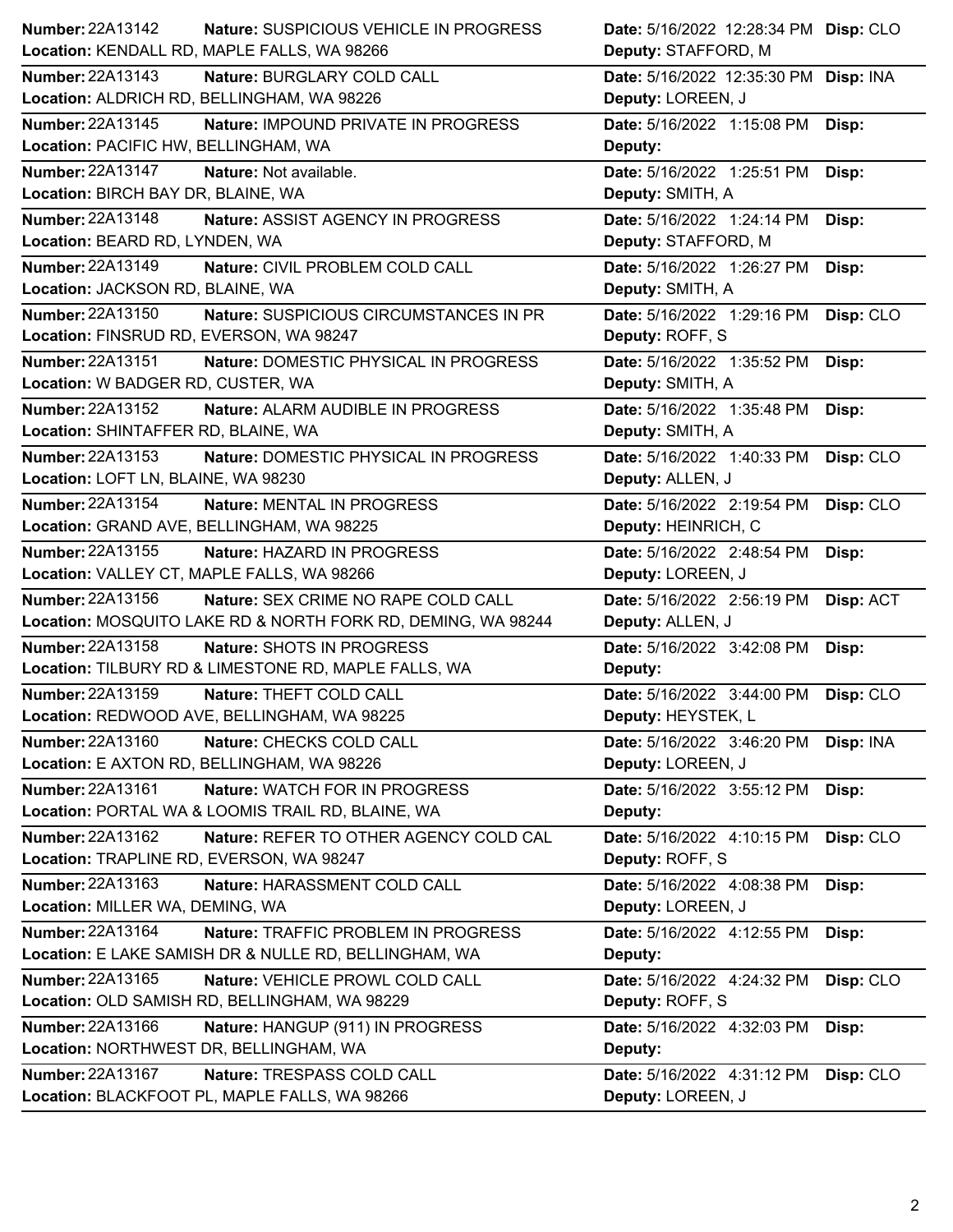| <b>Number: 22A13169</b>                                      | Nature: DOMESTIC PHYSICAL IN PROGRESS                |         | Date: 5/16/2022 4:43:46 PM Disp: CAA |           |
|--------------------------------------------------------------|------------------------------------------------------|---------|--------------------------------------|-----------|
|                                                              | Location: NORTHWEST DR, BELLINGHAM, WA 98226         |         | Deputy: HEYSTEK, L                   |           |
| Arrested: DAY, KATHRYN L.<br><b>Offenses: Assault 4th DV</b> |                                                      | Age: 63 |                                      |           |
| Number: 22A13170                                             | Nature: LANDLORD TENANT DISPUTE COLD C               |         | Date: 5/16/2022 4:57:48 PM           | Disp: CLO |
| Location: SALISH RD, BLAINE, WA 98230                        |                                                      |         | Deputy: ALLEN, J                     |           |
| Number: 22A13171                                             | Nature: SUSPICIOUS CIRCUMSTANCES COLD                |         | Date: 5/16/2022 5:01:55 PM           | Disp: CLO |
| Location: KELLY RD, BELLINGHAM, WA 98226                     |                                                      |         | Deputy: ROFF, S                      |           |
| Number: 22A13172                                             | Nature: ASSIST CITIZEN IN PROGRESS                   |         | Date: 5/16/2022 5:18:51 PM           | Disp: CLO |
| Location: BROWN RD, FERNDALE, WA 98248                       |                                                      |         | Deputy: ALLEN, J                     |           |
| <b>Number: 22A13173</b>                                      | <b>Nature: WATCH FOR IN PROGRESS</b>                 |         | Date: 5/16/2022 5:30:15 PM           | Disp:     |
|                                                              | Location: NB I5 AT & BIRCH BAY LYNDEN RD, CUSTER, WA |         | Deputy:                              |           |
| Number: 22A13174                                             | Nature: VEHICLE PROWL COLD CALL                      |         | Date: 5/16/2022 12:42:24 PM          | Disp: CLO |
|                                                              | Location: MARINE DR, BELLINGHAM, WA 98226            |         | Deputy: BOYD, M                      |           |
| Number: 22A13176                                             | Nature: VEHICLE PROWL COLD CALL                      |         | Date: 5/16/2022 2:25:54 PM           | Disp: CLO |
|                                                              | Location: LAKE WHATCOM BLVD, BELLINGHAM, WA 98229    |         | Deputy: BOYD, M                      |           |
| <b>Number: 22A13177</b>                                      | Nature: BURGLARY COLD CALL                           |         | Date: 5/16/2022 4:38:25 PM           | Disp: CLO |
| Location: LA MONTE DR, LYNDEN, WA 98264                      |                                                      |         | Deputy: BOYD, M                      |           |
| Number: 22A13178                                             | Nature: VEHICLE PROWL COLD CALL                      |         | Date: 5/16/2022 5:31:41 PM           | Disp: CLO |
| Location: Y RD, BELLINGHAM, WA 98226                         |                                                      |         | Deputy: BOYD, M                      |           |
| Number: 22A13179                                             | Nature: NEIGHBORHOOD DISPUTE COLD CALL               |         | Date: 5/16/2022 5:47:16 PM           | Disp: CLO |
|                                                              | Location: BENSON RD, POINT ROBERTS, WA 98281         |         | Deputy: ALLEN, J                     |           |
| Number: 22A13182                                             | Nature: SUSPICIOUS VEHICLE IN PROGRESS               |         | Date: 5/16/2022 6:38:52 PM           | Disp: CLO |
| Location: JESS RD, CUSTER, WA 98240                          |                                                      |         | Deputy: ALLEN, J                     |           |
| Number: 22A13183                                             | Nature: WATCH FOR IN PROGRESS                        |         | Date: 5/16/2022 6:57:06 PM           | Disp:     |
|                                                              | Location: NORTHWOOD RD & HAMPTON RD, LYNDEN, WA      |         | Deputy:                              |           |
| Number: 22A13184                                             | Nature: SEX OFFENDER REGISTRATION                    |         | Date: 5/16/2022 7:29:36 PM           | Disp: CLO |
| Location: CAGEY RD, BELLINGHAM, WA 98226                     |                                                      |         | Deputy: HEYSTEK, L                   |           |
| Number: 22A13185                                             | Nature: DOMESTIC VERBAL IN PROGRESS                  |         | Date: 5/16/2022 7:38:05 PM           | Disp: CLO |
|                                                              | Location: BENNETT DR, BELLINGHAM, WA 98225           |         | <b>Deputy: ALLEN, J</b>              |           |
| Number: 22A13187                                             | Nature: THEFT IN PROGRESS                            |         | Date: 5/16/2022 8:18:24 PM           | Disp: CLO |
|                                                              | Location: GUIDE MERIDIAN, BELLINGHAM, WA 98226       |         | Deputy: RATAYCZAK, G                 |           |
| Number: 22A13188                                             | Nature: WELFARE CHECK IN PROGRESS                    |         | Date: 5/16/2022 8:16:07 PM           | Disp: CLO |
|                                                              | Location: GRAND AVE, BELLINGHAM, WA 98225            |         | Deputy: HEYSTEK, L                   |           |
| <b>Number: 22A13189</b>                                      | Nature: DRUGS COLD CALL                              |         | Date: 5/16/2022 8:23:56 PM           | Disp:     |
| Location: NORTHWOOD RD, NKT, WA                              |                                                      |         | Deputy: TADDONIO, M                  |           |
| Number: 22A13190                                             | Nature: WATCH FOR IN PROGRESS                        |         | Date: 5/16/2022 8:35:58 PM           | Disp: CLO |
|                                                              | Location: BIRCH BAY LYNDEN RD, CUSTER, WA 98240      |         | Deputy: GERVOL, M                    |           |
| Number: 22A13191                                             | Nature: MVA NON BLKING/NON INJURY IN P               |         | Date: 5/16/2022 8:44:49 PM           | Disp:     |
|                                                              | Location: W LAUREL RD & ALDRICH RD, BELLINGHAM, WA   |         | Deputy: NIELSEN, A                   |           |
| Number: 22A13196                                             | Nature: REFER TO OTHER AGENCY IN PROGR               |         | Date: 5/16/2022 9:33:30 PM           | Disp:     |
| Location: HANNEGAN RD, BELLINGHAM, WA                        |                                                      |         | Deputy:                              |           |
| Number: 22A13199                                             | Nature: WATCH FOR IN PROGRESS                        |         | Date: 5/16/2022 9:41:19 PM           | Disp:     |
|                                                              | Location: SLATER RD & FERNDALE RD, FERNDALE, WA      |         | Deputy: TADDONIO, M                  |           |
| Number: 22A13201                                             | Nature: FOLLOW UP                                    |         | Date: 5/16/2022 9:55:04 PM           | Disp:     |
|                                                              | Location: W BAKERVIEW RD, BELLINGHAM, WA             |         | Deputy: DOUGLAS, J                   |           |
| Number: 22A13202                                             | Nature: TRAFFIC STOP                                 |         | Date: 5/16/2022 9:59:22 PM           | Disp:     |
|                                                              | Location: W BAKERVIEW RD, BELLINGHAM, WA             |         | Deputy: DOUGLAS, J                   |           |